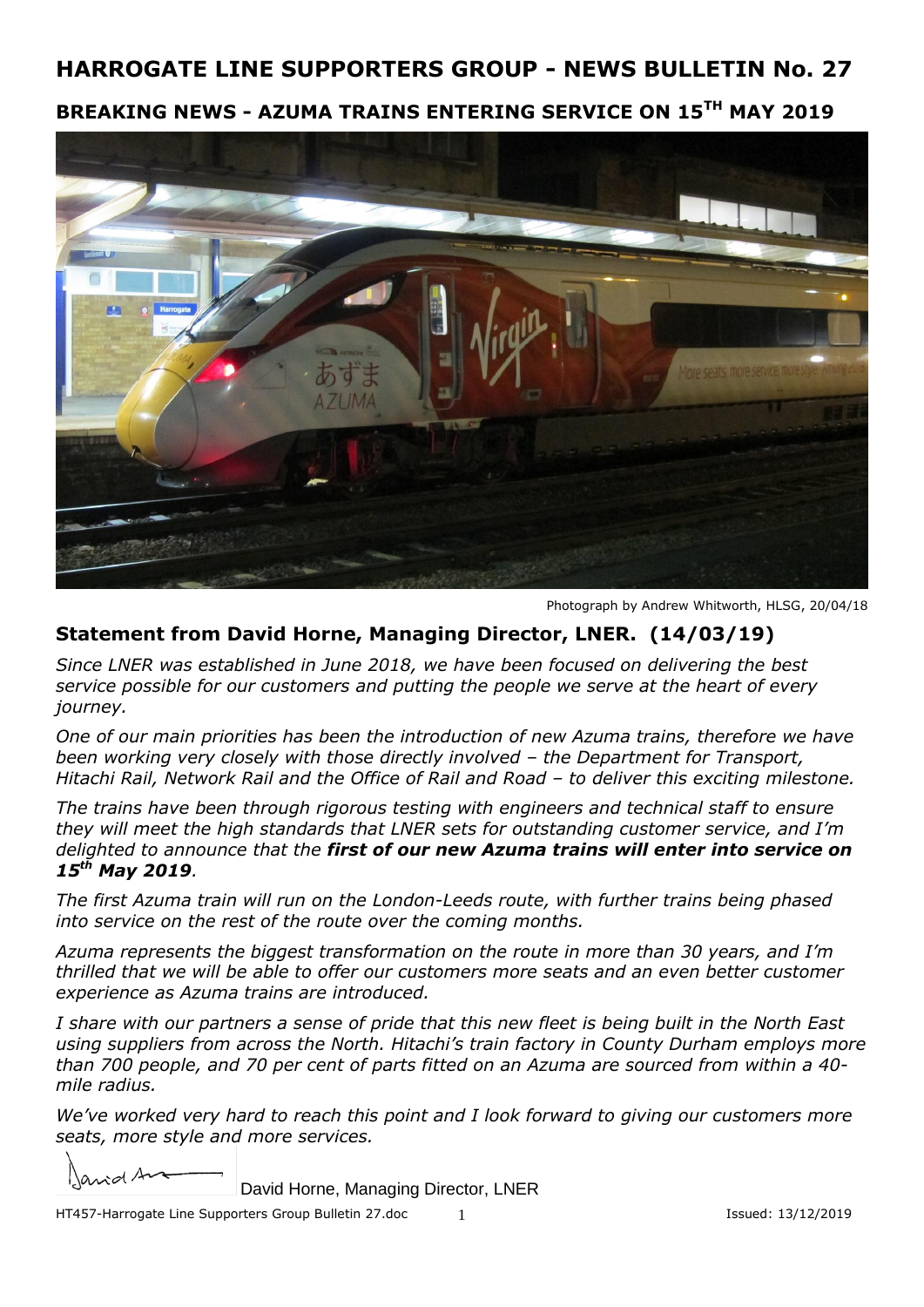## **HARROGATE LINE – AZUMA SERVICE EXPECTATIONS. (09/03/19)**

I had a private meeting with David Horne, MD of LNER, on 9th March when we discussed their plans for the introduction of the new AZUMA trains on to the East Coast Main Line, initially on the London-Leeds services. He told me in confidence that they planned to begin operating the new AZUMA trains from May 2019 – now confirmed as 15th May.

David is also hoping to run "special" AZUMA trains from London to Harrogate for the UCI World Cycle Championships on Saturday 21st September 2019 and then hopefully for the Harrogate Christmas Market on Saturday 16th November 2019.

David was optimistic of being able to begin operating the regular direct London-Harrogate services via Leeds from the start of the new timetables on Sunday 8th December 2018.

The detailed timetables have not yet been released, but I am expecting an early morning Harrogate departure about 06.30 arriving into Kings Cross about 09.00. This should be followed by the current 07.34 arriving about 10.30. The two-hourly service should continue until about 18.30 arriving into Kings Cross about 21.00.

In the northbound direction, the first service should depart from Kings Cross about 07.30 arriving into Harrogate about 10.00 and then one train every two hours until 17.30 arriving about into Harrogate about 21.00. I must stress that these are ambitious timings dependent on the full fleet of Class 800/2 bi-mode trains being delivered and tested ready for service.

#### **LNER TRAINS FOR ECML APPROVED FOR PASSENGER SERVICES. (11/03/19)**

New LNER rolling stock for the East Coast Main Line (ECML) has received approval for its Class 800 Azuma trains to enter passenger service. The ORR has authorised the operation of the Class 800/1 nine-car trainsets and the Class 800/2 five-car bi-mode units, which were originally due to enter service in 2018.

LNER announced its new fleet of Azuma trains would not be coming on time at the end of last year due to the ORR suspending the approval of several of the operator's electrical units due to safety issues. Concerns had been raised over the inter-vehicle jumper cables which could be used by passengers to reach roof-mounted high-voltage equipment, as well as concerns over the use of automatic selective doors opening on the ECML.

The ORR said the manufacturer Hitachi Rail and LNER needed to reach an agreement on minimising these risks before either trainsets are placed into service, subject to the completion of final testing. The trains are expected to enter service between London Kings Cross, Leeds and Hull, and final testing is currently underway.

In September last year, reports surfaced [that plans to introduce the new Class 800/8001 Azuma](http://www.railtechnologymagazine.com/HS2/progress-on-ecml-slowed-due-to-trackside-equipment-faults/211039)  [trains](http://www.railtechnologymagazine.com/HS2/progress-on-ecml-slowed-due-to-trackside-equipment-faults/211039) had been slowed due to trackside equipment faults. The operator said it was working towards introducing them into service by the end of last year as originally planned.

Network Rail said in a statement that electromagnetic emissions from the new Hitachi trains were interfering with existing safety critical systems and the safety issues would mean that the bi-mode trains could only run on diesel.

## **ANDREW JONES - COMMONS STATEMENT ON LNER AZUMAS. (12/03/19)**

Passengers across the East Coast mainline, including those north of York, in Newcastle, Edinburgh and beyond, will benefit from the introduction of new trains by LNER through the Intercity Express Programme.

LNER plan to bring the new trains into service from 2019 to ensure passengers get the best possible customer experience. It is a complex programme, and, as with any new technology and major investment, the infrastructure and train operations need to be rigorously tested to ensure reliable services passengers deserve from day one.

The Department for Transport is working with Hitachi, the ORR, LNER and Network Rail to ensure that these trains enter service on the ECML as soon as possible. Trains will initially be deployed on the London to Leeds route. Their introduction will be complete across the full East Coast in 2020.

HT457-Harrogate Line Supporters Group Bulletin 27.doc 2 2 Issued: 13/12/2019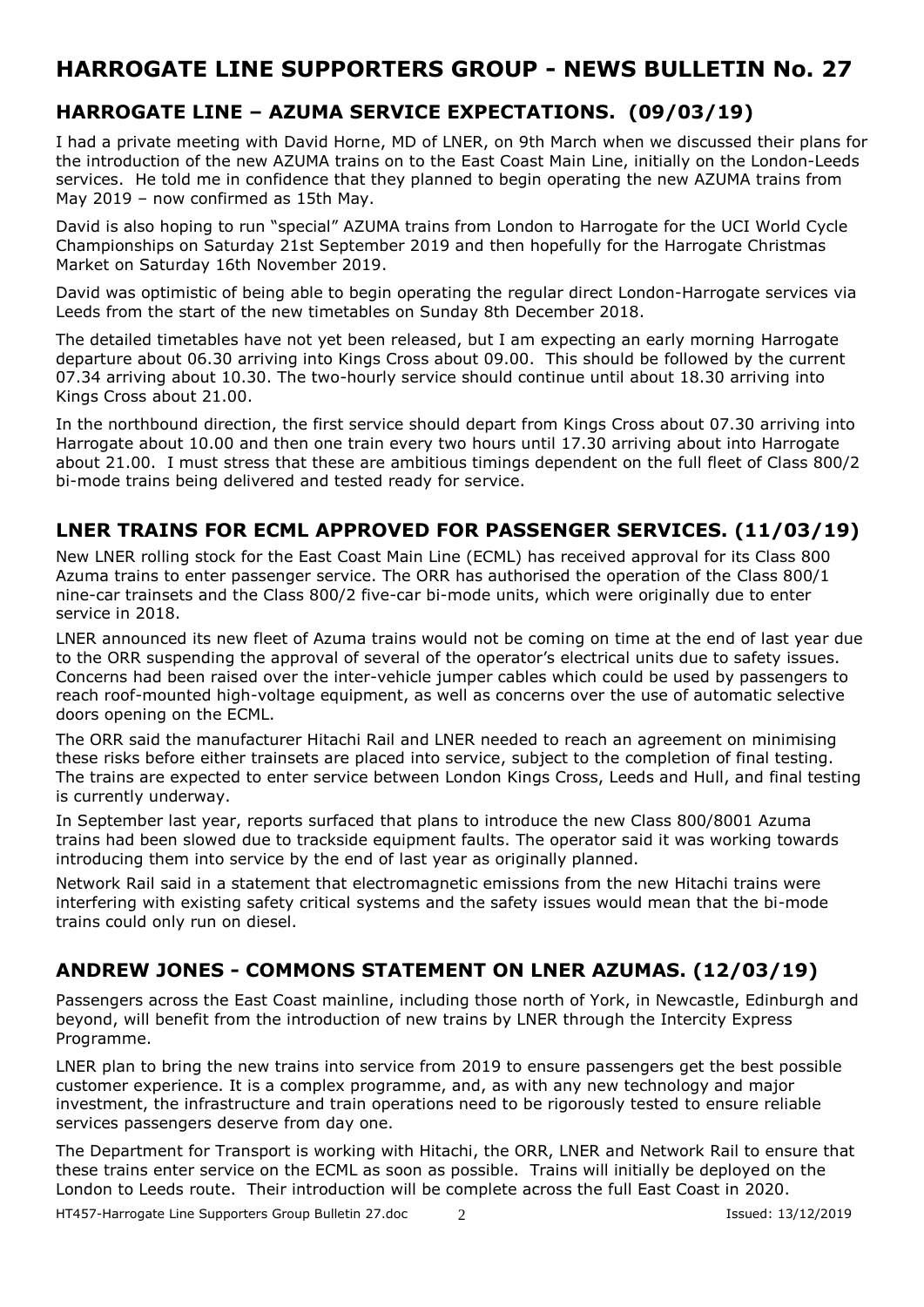## **HARROGATE WELCOMES THE AZUMAS (22/04/18)**

The new trains have been welcomed by Brian Dunsby, former Chief Executive of Harrogate Chamber of Trade & Commerce, who has been campaigning for extra London trains since 2008. That was when Mark Leving then MD of Hull Trains first proposed new direct trains between Harrogate and London, but the Office of Rail Regulation declined to allocate paths for them.

Brian has since lobbied at all levels in local and national government to demonstrate why Harrogate needed more trains, both on the East Coast Main Line to London Kings Cross and on the local line to Leeds and York. This AZUMA was the first practical realisation of his vision!

Virgin Trains East Coast won the DTI's ECML franchise competition in 2014 and began operating with the existing diesel Class 43 HSTs and electric Class 91 trains in 2015 which will be replaced by the new bi-mode Class 800 Azuma trains in stages by 2019.

Harrogate Chamber has campaigned actively to get a two-hourly service to the capital. Brian said *"The six new direct services will make an enormous difference to the Harrogate economy. As a town which relies heavily on the visitor economy, both through tourism and the conference trade, strong links to London and the south of England are absolutely vital.*

*"On top of that, we have many professional service businesses in Harrogate and they need to be able to get to and from the capital with ease in order to grow and operate successfully. These new trains will make that ambition a reality and we look forward to working closely with Virgin to ensure Harrogate remains a key consideration in their East Coast operations."*

## **VIRGIN TRAINS EAST COAST & LNER STATEMENTS. (11/09/17 & 24/06/18)**

At the September 2017 Harrogate District Chamber Meeting, Paul Smith, Commercial Manager for the Central Area of Virgin Trains East Coast, outlined the benefits of the new trains as follows:-

The new Azuma trains currently being built by Hitachi will start to arrive in 2018, meaning:

- 65 trains, comprising 42 electric, 23 bi-mode
- Increase from 155 to 205 services per day
- London Leeds up to 37 per day
- London Newcastle up to 44
- London Edinburgh up to 27
- Direct trains every 2 hours to Harrogate, Bradford, Lincoln & Middlesbrough

From 2019, the Harrogate-Kings Cross services will be dramatically improved in frequency and speed:

Current services:

- 1 service per day north & south
- Northbound: 2 hrs 52 mins
- Southbound: 3hrs 01mins
- Access Rights from May 2019 for.*..*
	- 7 services per day north & south
	- Northbound: 2 hrs 37 mins
	- Southbound: 2 hrs 48 mins

The new AZUMA trains are currently under construction at Hitachi's factory in Newton Aycliffe as part of the Government's £5.7 billion Intercity Express Programme.

On 24 June 2018 rail services on the East Coast Main Line were brought back under government control. London North Eastern Railway (LNER), the Department for Transport's operator of last resort, took over the InterCity East Coast franchise from Virgin Trains East Coast (VTEC). Despite the change of name and branding, all staff – from operational management to station staff and train guards – as well as timetables, fares and tickets remain the same.

Managing director David Horne said that, as LNER launches, the company's message is that it is "business as usual". He added: "As we go through the initial transition period we remain absolutely committed to running the high levels of service that customers have come to expect. It is the staff who underpins the customer experience on the East Coast, so we're delighted they have transferred with us and that customers can rely on seeing the same faces at their local station and on their usual train."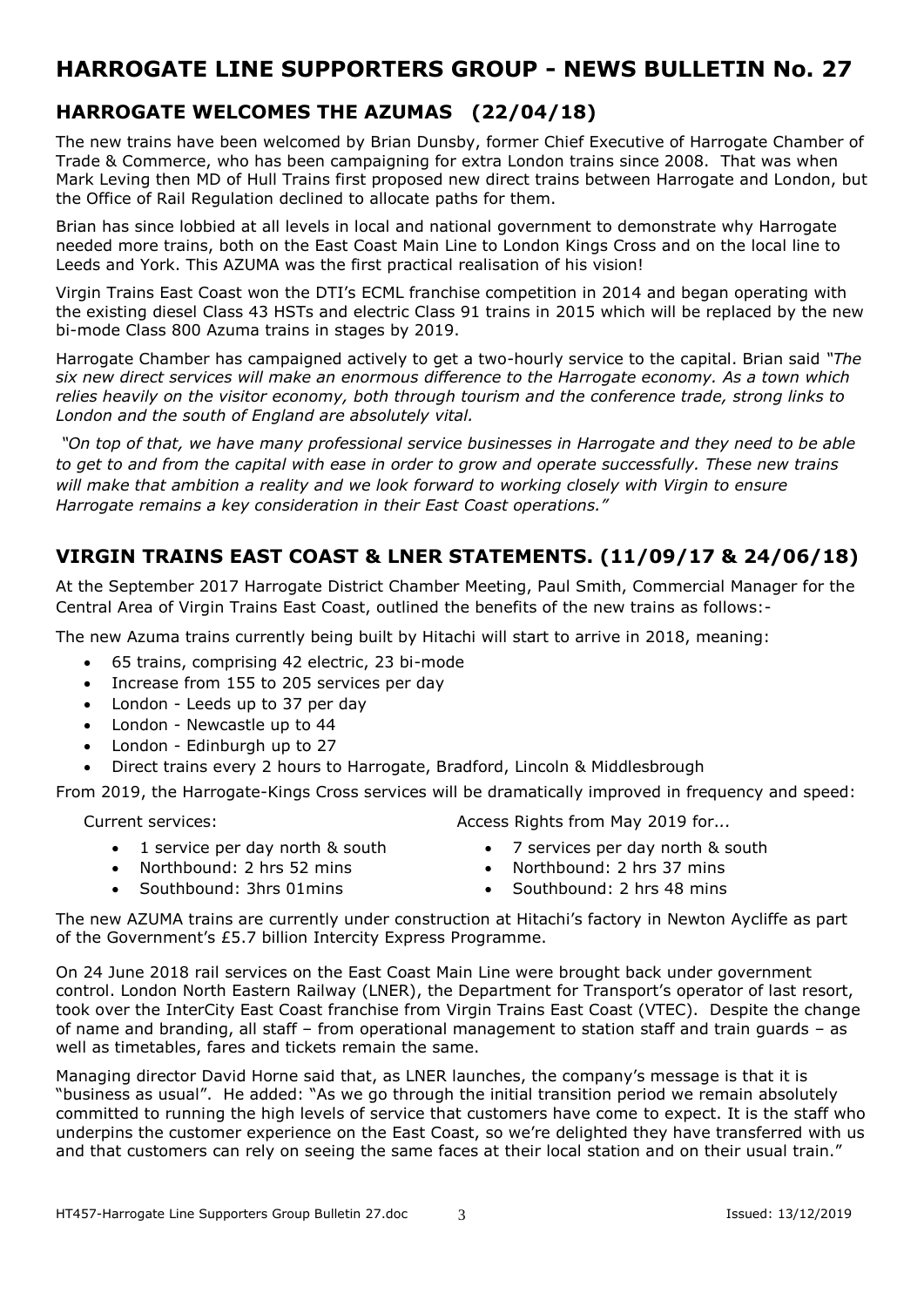## **ANDREW JONES' LETTER IN REPLY TO OUR CONCERNS. (14/02/19)**

Thank you for your emails of 11 January, highlighting support from your members for the re-doubling and electrification of the single-line sections of the Harrogate line between Knaresborough and Cattal.

I can confirm that North Yorkshire County Council and the York, North Yorkshire & East Riding LEP, supported by the Government's Local Growth Fund, are continuing to progress an infrastructure scheme to improve punctuality and performance on the railway line between York and Harrogate and double the frequency of service to two trains per hour. I understand that this scheme is now focused on signalling improvements and minor infrastructure works, as the most cost effective away to deliver improved services for passengers.

As part of the development of this scheme, the County Council has recently commissioned detailed scheme design work from Network Rail to confirm the feasibility of running an additional service on this route to provide two trains per hour, before they provide final funding approval. For further information on the exact nature of improvements being proposed for the Harrogate Line as part of this scheme, I would recommend contacting David Bowe, Corporate Director of Business and Environmental Services at North Yorkshire County Council, in the first instance.

On the subject of re-opening Goldsborough Station, I am aware of two housing development proposals currently being considered in the area that involve either reopening Goldsborough station and/or a major development around Cattal station. I have discussed the issue with Forward Investment and their plans for the Business Park. There is much more to do before a new station could be considered, but as with the doubling of the service, I am very interested in any progress.

*P.S. I am pleased to say that Northern will oversee the complete removal of the outdated and unpopular Pacers by the end of 2019. All the rolling stock used by Northern will either be new or fully refurbished to an 'as new' condition.*

#### **LEEDS BRADFORD AIRPORT – NEW RAIL & ROAD CONNECTIONS? (21/02/19)**

A report to Councillors says: "*LBA is a huge asset for Leeds and Leeds City Region. It is one of the UK's fastest growing airports, supporting over 5,000 jobs and contributing £336m to the city region economy each year. The Department for Transport has forecast that there is the potential to increase the number of passengers using the airport to 7.1 million per year by 2030 and to 9 million by 2050."*

Connecting Leeds and West Yorkshire Combined Authority have announced plans to improve access to the airport by both road and rail. They have released details of three alternative link routes and the planned location of a new Parkway Railway Station, between Scotland Lane and Cookridge, on the Leeds-Harrogate line. The link route options are -

- A. Building of a new road and footway/cycle way from the A65, running along the eastern edge of the airport before joining the A658 to the north.
- B. Building a new road and footway/cycle way that follows the same initial path from the A65, runs to the south west of the airport before joining the A658 where it enters the runway tunnel.
- C. Upgrading the existing A65 and A658 around Rawdon and Yeadon to the airport.

The Parkway will include a 350 space park and ride car park, a station building and bus interchange.

The report adds*: "Current surface access to LBA is poor with existing routes being affected by congestion, resulting in rat-running with associated negative impacts on local settlements. There is a likelihood that conditions will worsen without any infrastructure improvements, given the forecast growth of LBA coupled with the proposed employment allocation."*

WYCA are currently doing a non-statutory consultation on access to Leeds Bradford Airport, mostly around roads in their area plus the proposal for a Parkway Station which we initiated a few years ago!

We suggest that members of our group comment directly using the web link below. This is an informal consultation mainly focused on road changes; statutory consultation will follow at a later time.

#### <https://www.yourvoice.westyorks-ca.gov.uk/airport>